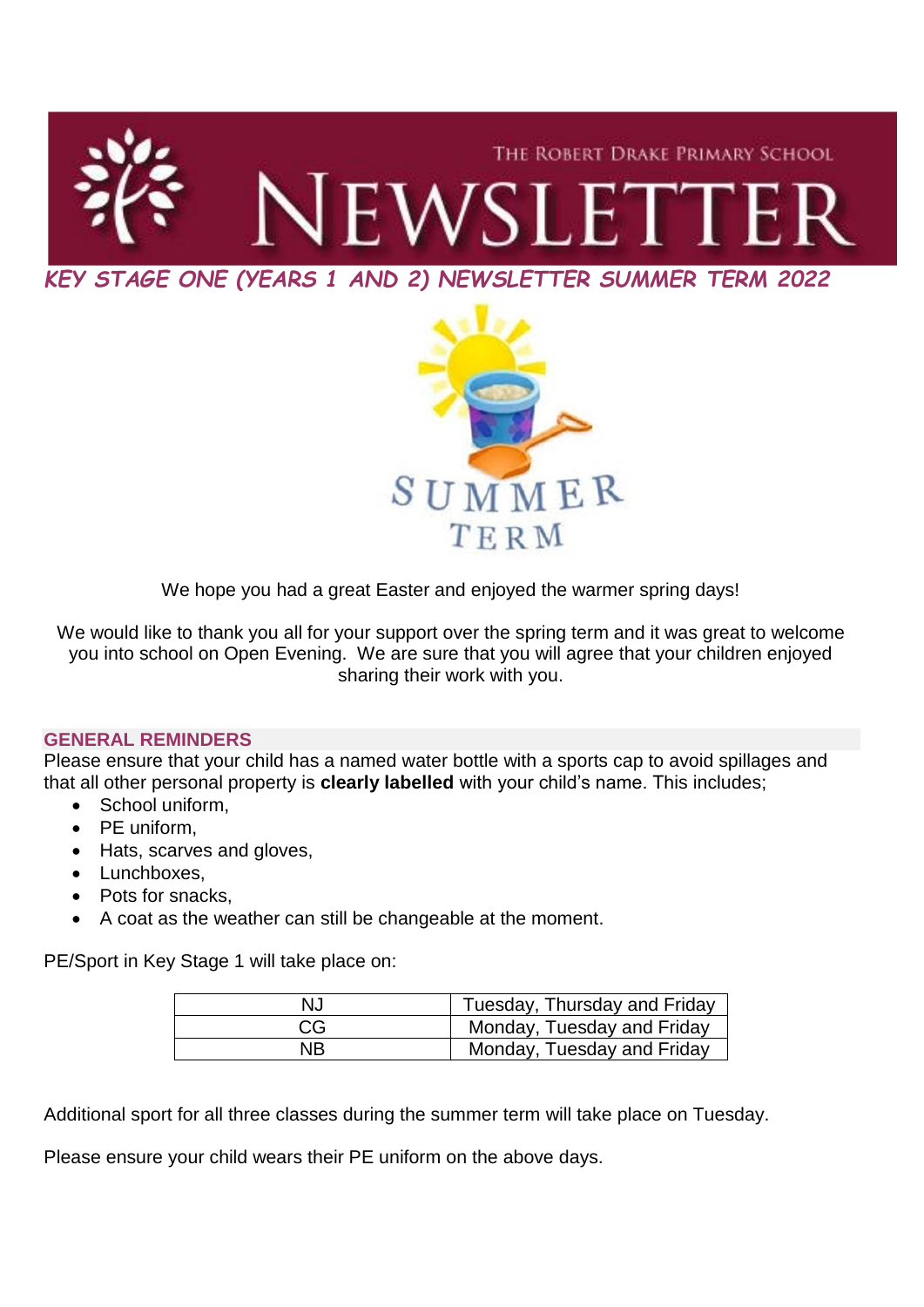### **JEWELLERY**

Jewellery should not be worn. Only ear studs are permitted (no hoops). Earrings must be removed before school on PE days.

### **SCHOOL VISIT**

We are very excited to be taking the children on a school visit to Hedingham Castle. While we are there, the children will take part in a wide variety of workshops. This visit will take place on Wednesday 29<sup>th</sup> June. More details on this will be sent nearer the time.





### **CURRICULUM**



In Maths we will be studying: Week 1 Revision Week 2 Revision Week 3 Yr 2 SATs Yr 1 Data Handling Week 4 Yr 2 SATs Yr 1 Data Handling Week 5 Assessment Week Week 6 Number Week 7 Addition Week 8 Subtraction Week 9 Multiplication and Division Week 10 Assessment Week Week 11 Caribbean Week Week12 Transition Activities



In English we will be studying: Week 1 Sentence Stacking Week 2 Sentence Stacking Week 3 Traditional Tales Yr 2 SATs Week 4 Traditional Tales Yr 2 SATs Week 5 Assessment Week Week 6 Instructions Yr 1 Phonics Screening Week 7 Setting Descriptions Week 8 Diary Entry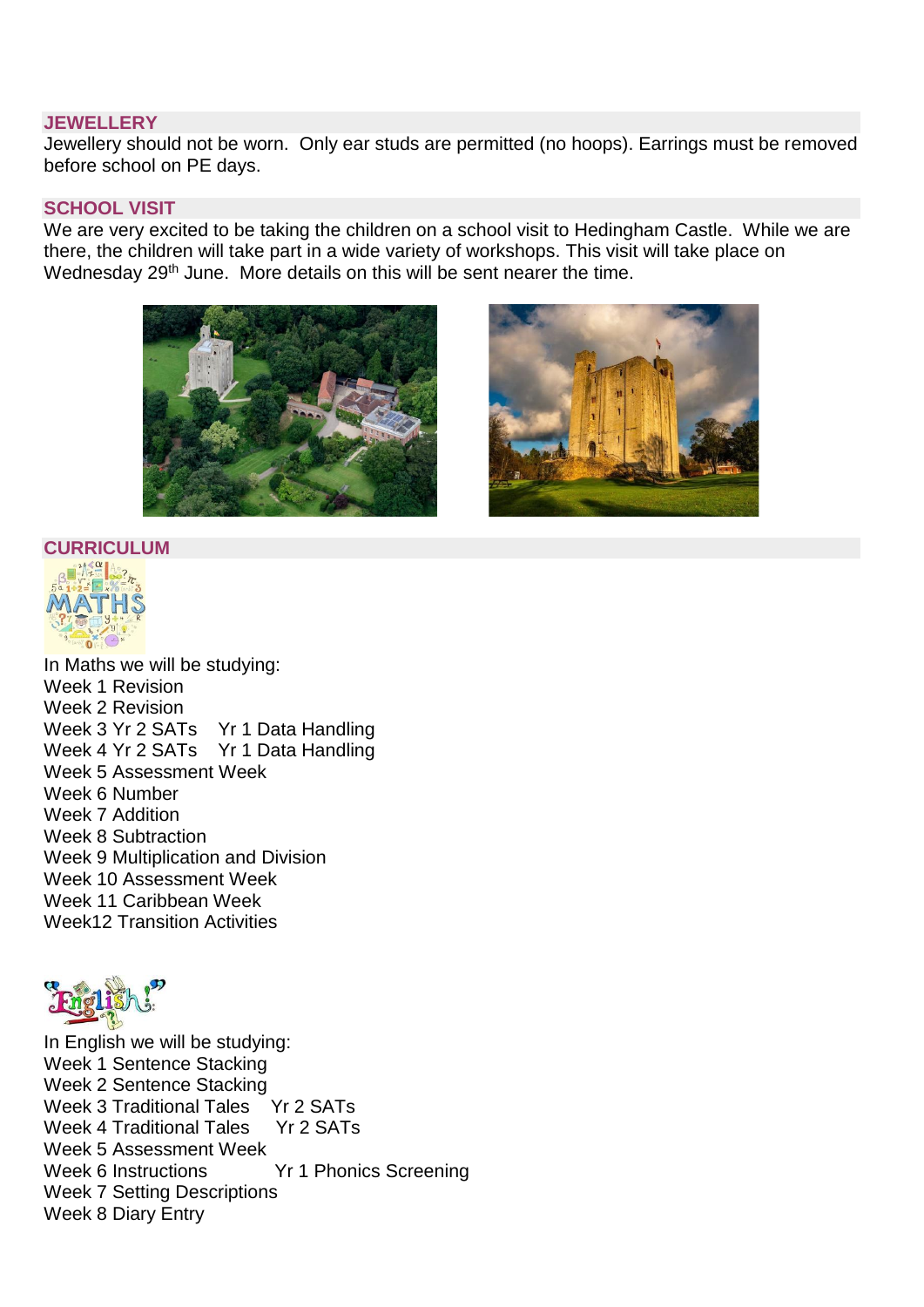Week 9 Information Text Week 10 Assessment Week Week 11 Postcards Week 12 Letters We welcome the children back to school with a focus on famous historical explorers. We will be learning about the expeditions of Christopher Columbus and Neil Armstrong



Our art will be linked to our history, where we will be using the medium of textiles to create a space themed image.



During computing, we will be recapping 'Online Safety'. The children will be continuing to develop their programming skills with a topic called 'We are Astronauts'.

In geography, we will be learning about the human and physical features of the Caribbean island of St Lucia.



In science, we will be learning about the power of electricity and how we can keep safe when using it.



In DT, we will be learning about the different structures, with the emphasis on boats and how they float.